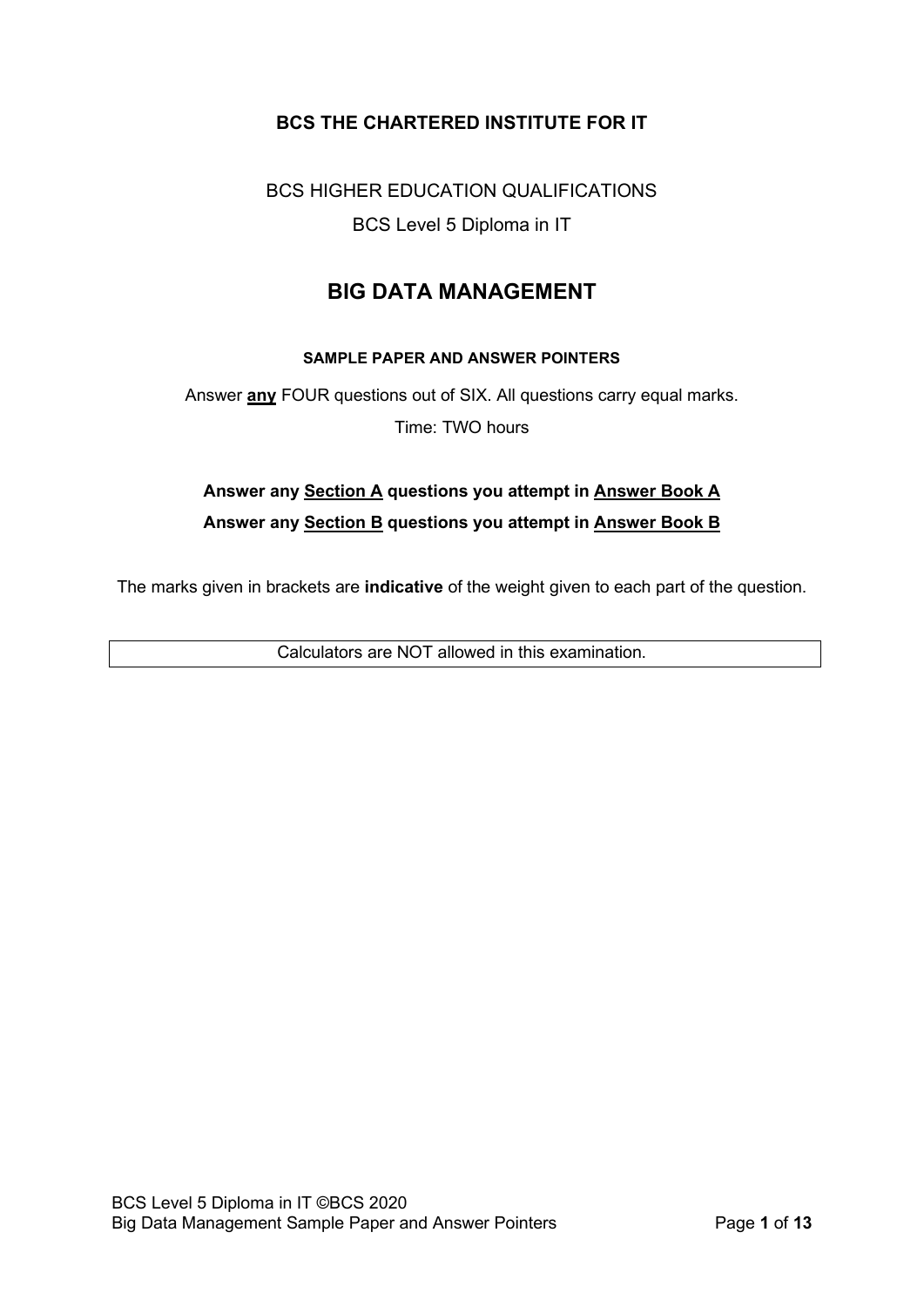### **Section A**

#### **Answer Section A questions in Answer Book A**

#### **A1.**

- a) Explain how each of the following **THREE** characteristics of Big Data define the differences between Big Data and other data processing:
	- i) Volume;
	- ii) Velocity;
	- iii) Variety.

**(12 marks)**

b) Describe **FOUR** major sources of machine generated data that might be found in a Big Data processing task.

**(13 marks)**

#### *A1. Answer Pointers*

[Syllabus coverage 1. Big data fundamentals 1.1 Defining characteristics – Laney's V's and later extensions, veracity, valance and value. 1.2 Categories and examples of Big Data sources – Machines, people and organizations]

#### *a)*

*i)The volume characteristic for big data differs from other traditional data processing in terms of magnitude. Storage values for big data are measured in massive terms – Terabytes, Petabytes, and greater. An explanation could include reference to big data volumes not being amenable to traditional storage and not being feasibly processed in traditional database management systems. Context could be used in the explanation e.g. Facebook database is estimated to add 600TB daily to its storage, YouTube adds 100 PB of data each year. Volume of big data is increasing in orders of magnitude for a range of sources all of which requires storage in forms that are different from other data processing.* 

*(4 marks)*

*ii) Velocity characteristic of big data refers to the rate of accumulation of data (and not necessarily storage per se). Big data sources are capable of generating vast amounts of data that require very fast processing, so cannot be done by traditional methods such as batch or scheduled processing on traditional platforms. Context could be used to aid the explanation e.g. Scientific applications such as genome project, the square kilometre array project and similar which generate huge volumes of data in a short time (The square kilometre array produces an estimated 750 TB of data per second). The velocity of big data is not capable of being processed in traditional ways (for instance -a massively parallel data base system could only process about 2 seconds worth of the parallel array project).*

*(4 marks)*

BCS Level 5 Diploma in IT ©BCS 2020 Big Data Management Sample Paper and Answer Pointers Page **2** of **13**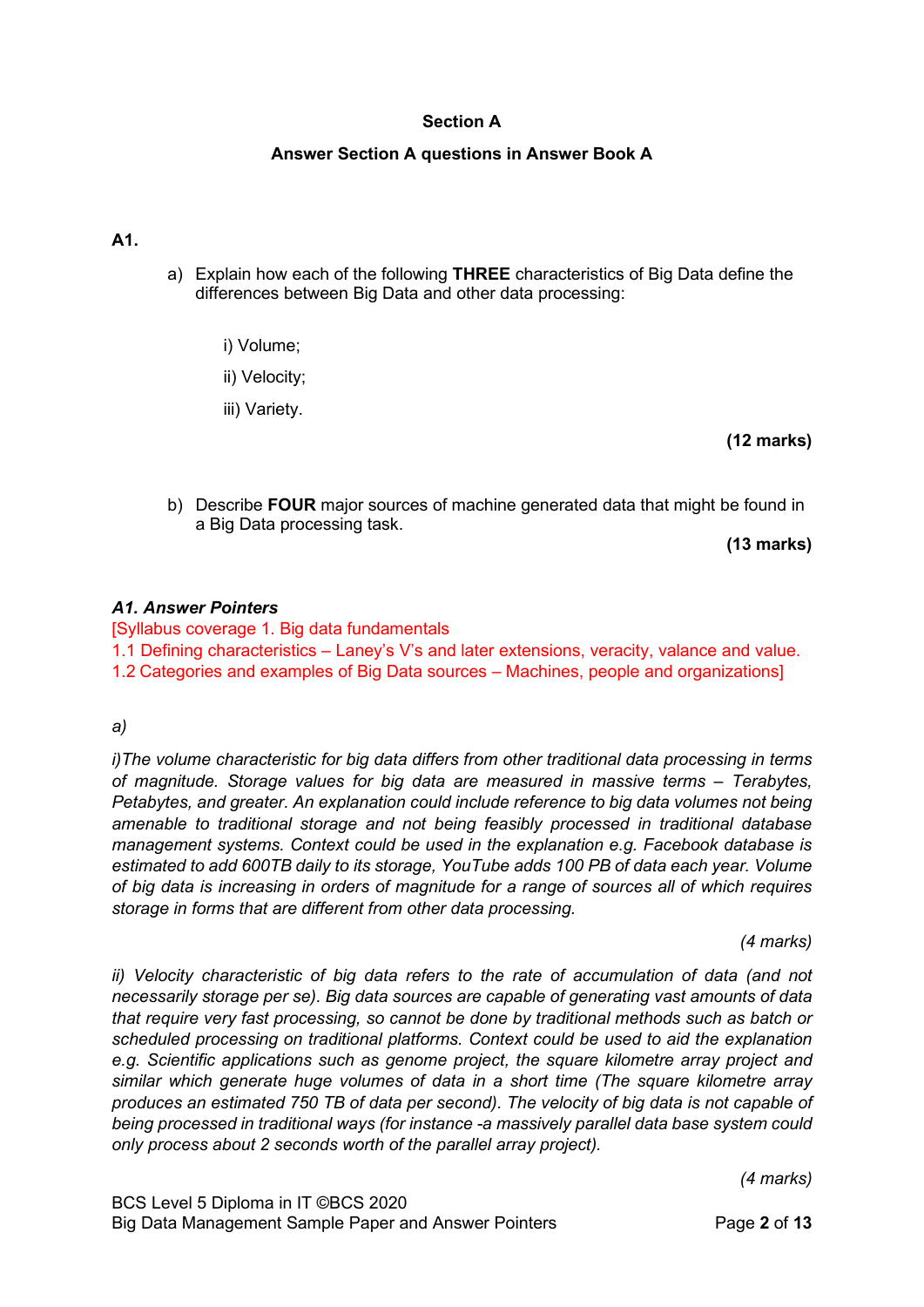*iii) Variety is a characteristic of big data that is distinguished from other data in the multitude of different data types that need to be stored and processed. The variety of big data is structural, semantic and media characterised. It can include structured (traditional) semi structured and unstructured data. Data variety can be video, free text, GPS, or RFID, and industrial sensor data. This data has to be allowed for in a big data processing system and usually needs to be integrated for some form of meaningful analysis. This variety requires forms of processing not feasible in traditional systems.*

*(4 marks)*

### *b)*

*Machine generated data can come from a range of sources. The principal sources could be selected from real time industrial sensors, environmental, satellite, weather stations, real time tracking software. In health systems from monitoring devices. The list is wide and these major categories can be used for a description. Game events logs – each user move is tracked and stored. Website click logs. Every time user clicks a link the result is stored and might dictate real time adjustment to site experience or stored. Sensor logs, RFID, GPS, point of sales data from retail each product barcode is recorded frequency of sales recorded etc', provides information on selling patterns of products A description selected from these typical sources, a suitable description will include the source and its context in use.*

*(13 marks)*

#### **A2.**

- a) Describe **THREE** important skillsets that need to be considered in building a Big Data science team.
	- **(9 marks)**
- b) Give **TWO** examples of the way in which international privacy laws might affect the use of personally identifiable information.

**(10 marks)**

c) Compare and contrast data privacy and data protection.

**(6 marks)**

#### *A2. Answer Pointers*

[Syllabus coverage 2.Management issues for big data

- 2.1 Staffing, skillsets, total cost of ownership
- 2.3 Security, ethical and legal considerations personal data, internal data, national law]
- *a) There are a range of important skillsets required in a big data science team. Dependent on the industry different particular (industry specific skills) skilled experience would be*

BCS Level 5 Diploma in IT ©BCS 2020 Big Data Management Sample Paper and Answer Pointers **Page 3** of 13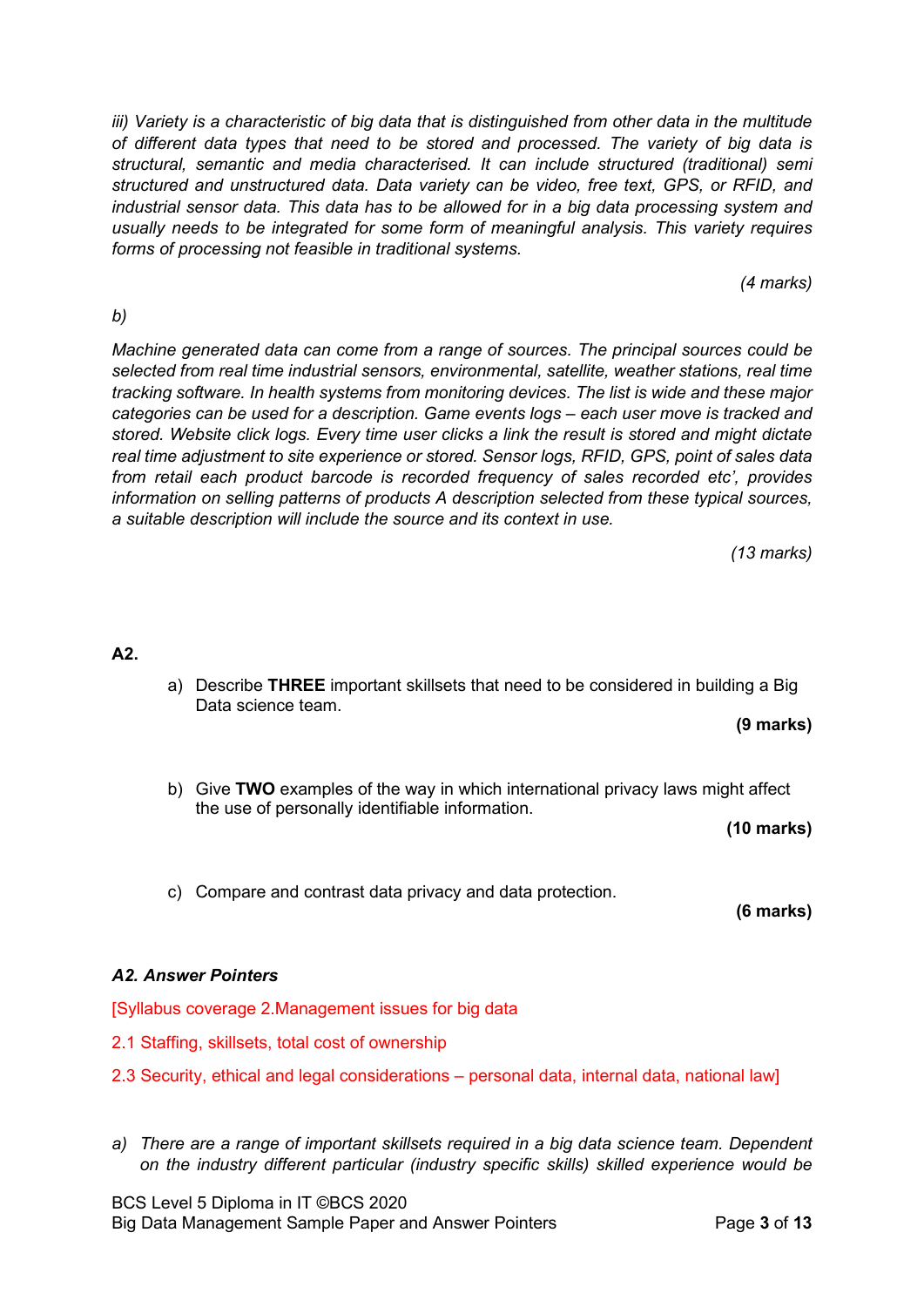*important. A description of such specific skillsets is acceptable. In general, a big data science team would typically include important skillset roles such as: Business analyst, Platform engineers, Data engineers, Algorithm scientists, Production developers, Web analysts. Descriptions of the roles from three of the above or from industry specific big data roles should include detail clearly defining the skillsets. Examples are: Data engineering specialist involved with the extracting source data, cleaning data, and loading tables with data (ETL skills) data engineering skillsets include familiarity with using big data tools such as Pig. The data engineer skills will include data warehouse table design etc'. Algorithm specialists with skills in mathematics and statistics skilled in scientific programming skilled in using algorithm prototyping tools such Azure ML etc'. Web analyst would have skillsets in web analytic toolkits knowledge of browser technologies and the tagging of user interactions gathering user data a big data web analyst skillset will include expertise in consolidating data from attached data gathering devices and internally stored business data. Three descriptions as above or similar examples.*

#### *(9 marks)*

*b) International privacy laws will affect the way in which personally identifiable information (PII) is used in a variety of ways. Examples are: For business done in the European Union the General Data Protection Regulations (GDPR) govern the type of data and the use of that data. The GDPR restricts the way in which data can be gathered stored and used. For businesses that are involved with big data projects this means that no matter where they are headquartered breaching the regulations opens liabilities to huge financial penalties (up to 20 million euros)so it becomes a legal and financial risk to deal with data from the EU if you do not understand the conditions imposed on it by the privacy laws. International privacy laws will also vary on the interpretation of what constitutes PII. A passport number is PII but an individual's ethnicity is not. In some legal jurisdictions an ip address is PII but in others it is not. This can have implications for collecting and using cross border data. This affects the way in which internal policies on data access and use have to be set up in any business involved with big data projects. A further possible example is in the way in which international privacy laws are amended and cause change to liabilities. The US 'safe harbour' legislation allowed data to be transferred between business in EU and the US for companies in the US which had data governance standards procedures and processes, this was however rescinded following US data breaches, so restricting access until an alternative set of international regulations was agreed. Any two examples based on the above or similar that show an understanding of appropriate ways that dealing with large amounts of diverse data are affected by law.*

*(10 marks)*

*c) Data privacy is related to the collection, storage, and subsequent use of data – e.g. Cookies on websites tracking behaviours or hidden speed cameras or discrete video recording in public places. Data privacy is concerned with the appropriate use of such technologies to gather information on people. Data protection is concerned with the proper safeguarding of sensitive information on people that a business may have collected, stored, and analysed. This is data that is legally held (Bank details credit details and medical or insurance information) Data protection issues involve making correct decisions on the processing and sending of such data/information across different jurisdictions and complying with the obligations of the jurisdictions. It is also concerned with appropriate restrictions on the rights to access such data.*

*(6 marks)*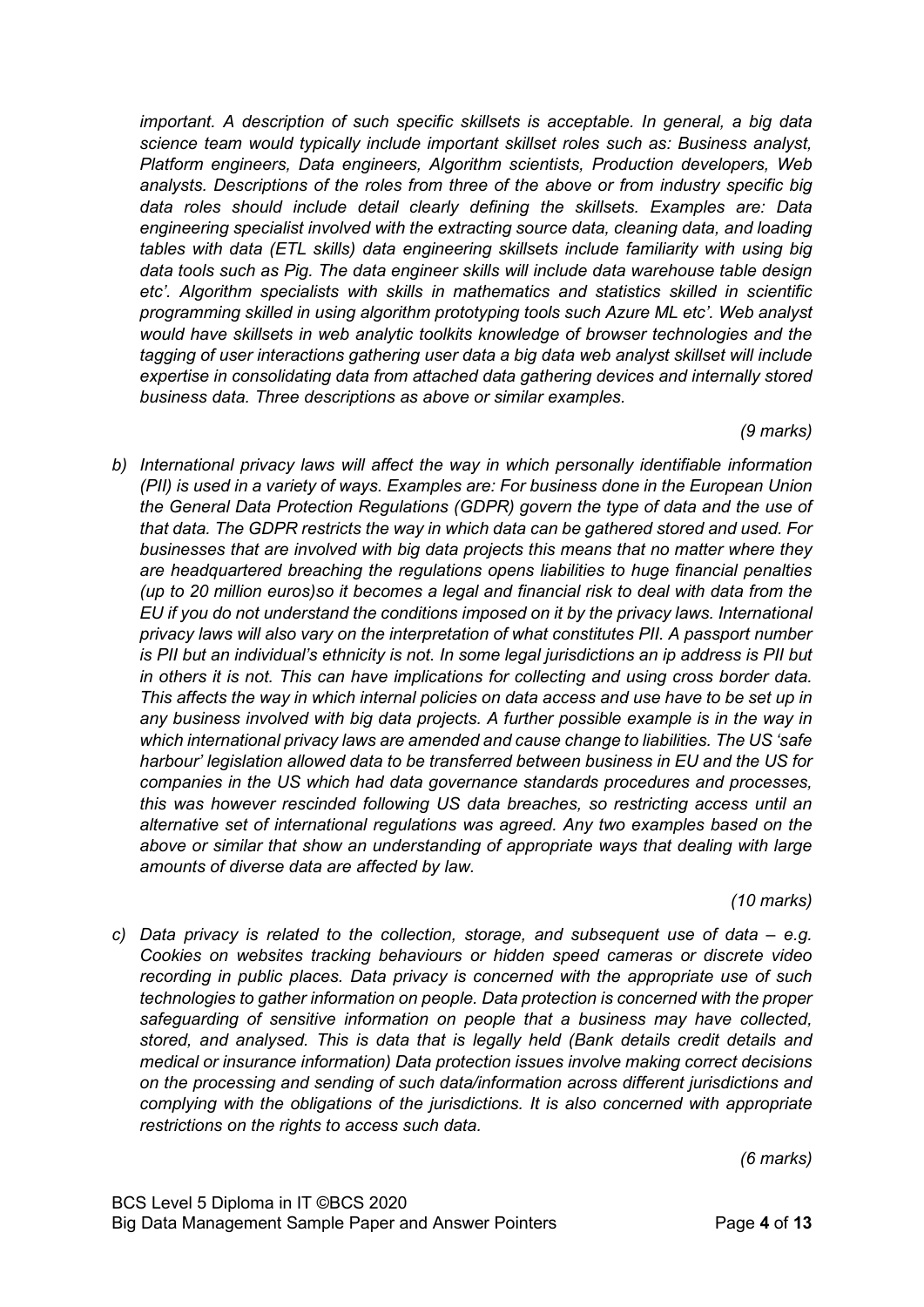- **A3.**
- a) Describe with the aid of a diagram, the Hadoop distributed file system architecture, and explain how it stores data across a cluster of machines.

**(10 marks)**

b) Explain how the MapReduce pipeline is used for program execution in the Hadoop system.

**(15 marks)**

#### *A3. Answer Pointers*

#### [Syllabus coverage 4. Architectures for big data

#### 4.1 The Hadoop ecosystem definition – MapReduce, HDFS and Yarn]

*a) Drawn and labelled diagrams explaining the basic architecture are acceptable but must convey the basic architectural description as outlined below and aid the explanation.*

*The HDFS architecture is made up of a master slave relationship with the top node being the NameNode the slaves being DataNodes. The NameNode contains the metadata which describes files on the data store. The metadata will include filename, size, number of blocks, and location of blocks in the DataNodes. The NameNode server handles the incoming filesystem operations Open, closing, renaming files. The Name Node performs basic load balancing between machines in the DataNodes by checking on the state of each entry in the registry. The HDFS model involves splitting up files into default 64MB blocks (can be modified to larger blocks – thus reducing the size of the file metadata) and placing those blocks on DataNodes (HDFS default value is three DataNodes get a single block). The system architecture provides for multiple data blocks to be replicated across several DataNodes thus supporting fault tolerance of any DataNode machine. The NameNode keeps track of the nodes where data blocks are stored. DataNodes handle read/write requests and DataNodes create, delete and replicate blocks amongst the machine storage (disk drives, SSD etc'.) following instructions from the NameNode. The architecture allows for a secondary NameNode to protect against failure of the name server. The Hadoop cluster continuously monitors the DataNodes to ensure that the node machine is still functioning correctly. The Name Node is sent regular 'heartbeat' signals (default is 3 seconds) to indicate that they are available. The NameNode will wait for up to 10 heartbeats In the absence of a heartbeat in the 30 sec interval the NameNode 'assumes' that the data is lost and the NameNode replicates the lost data blocks to other DataNodes. The secondary NameNode will communicate with the primary NameNode to regularly update copies of the registry.*

*(10 marks)*

*b) This question can be answered by reference to a sketch/diagram a suitable form is in fig 1 below. Answers can also be made by reference to Java code snippets or pseudo code for candidates who have a background in software. The explanation will need to acknowledge the process steps as outlined below.*

*MapReduce facilitates the execution of a program (Java, Python, or similar programs) in the Hadoop system following a master slave model using a Job Tracker and a Task Tracker. The job tracker resides within the NameNode server and the task tracker resides within the* 

BCS Level 5 Diploma in IT ©BCS 2020 Big Data Management Sample Paper and Answer Pointers Page **5** of **13**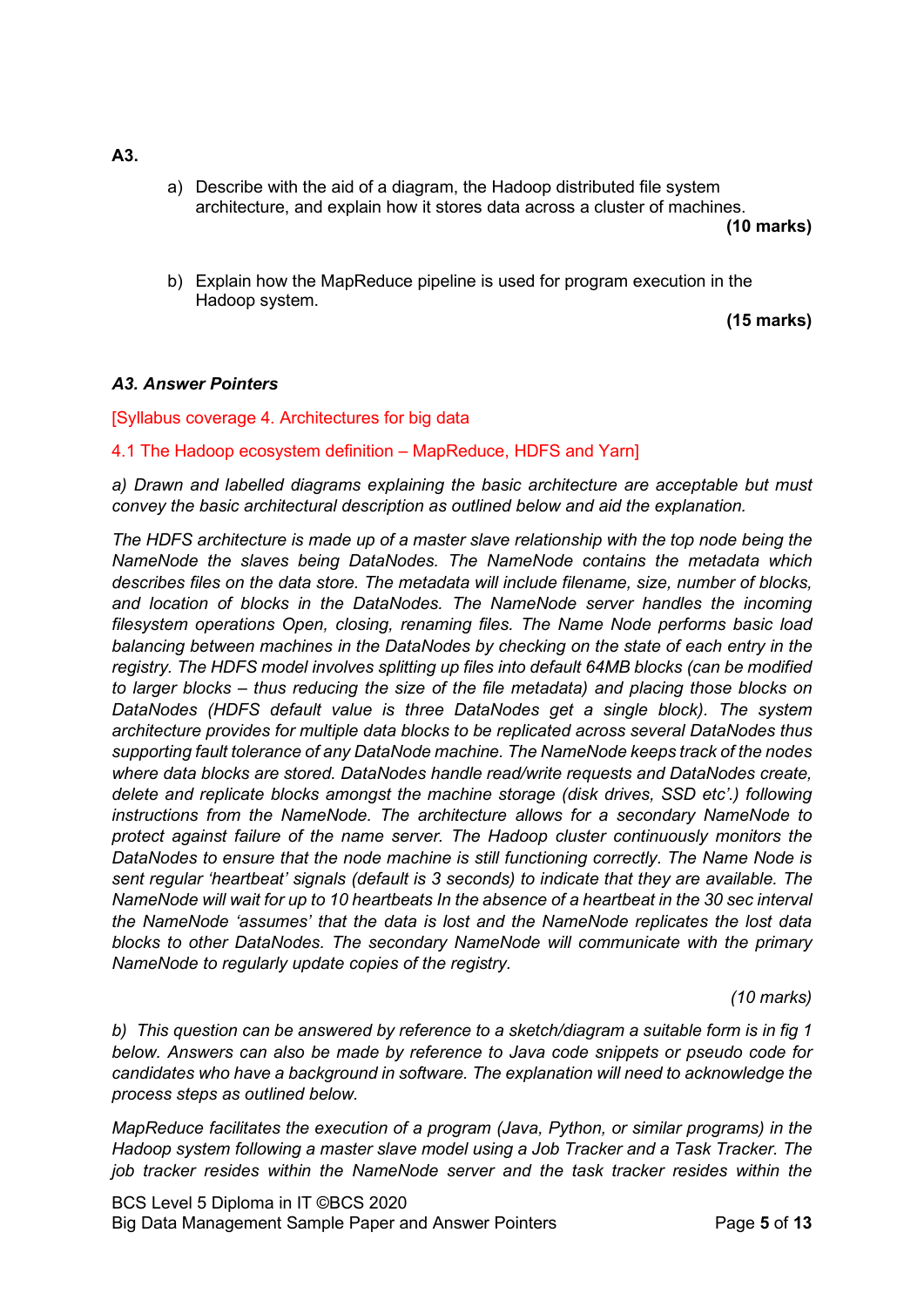*DataNode machines. The job tracker is responsible for program execution across the whole Hadoop cluster and controls the task tracker at each of the node machines. The task tracker maintains contact with job tracker in the same heartbeat cycle as in the NameNode DataNode 3 sec cycle. The job tracker also performs load balancing of a program execution across these data nodes. The data file is split into 64MB blocks and each block would be assigned to three separate data nodes. MapReduce allows the execution program to be sent to each part of the data in the separate blocks allowing parallel execution of the program thus facilitating a high velocity requirement of big data processing. MapReduce makes use of two techniques Map and Reduce. The map function takes input as key-value pairs and maps them according to the mapping function to an output which is also in the form of key-value pairs. The map function works over the split data nodes and thus processes the data in a parallel fashion. All outputs belonging to the same key are processed by a further step in the MapReduce pipeline referred to as shuffle. The shuffle process takes the outputs from any mapper that has finished across any of the nodes thus works in parallel to provide output to the reducer. The reducer performs aggregation on key-value pairs. The reducer provides output on to the HDFS filesystem.*



*(15 marks)*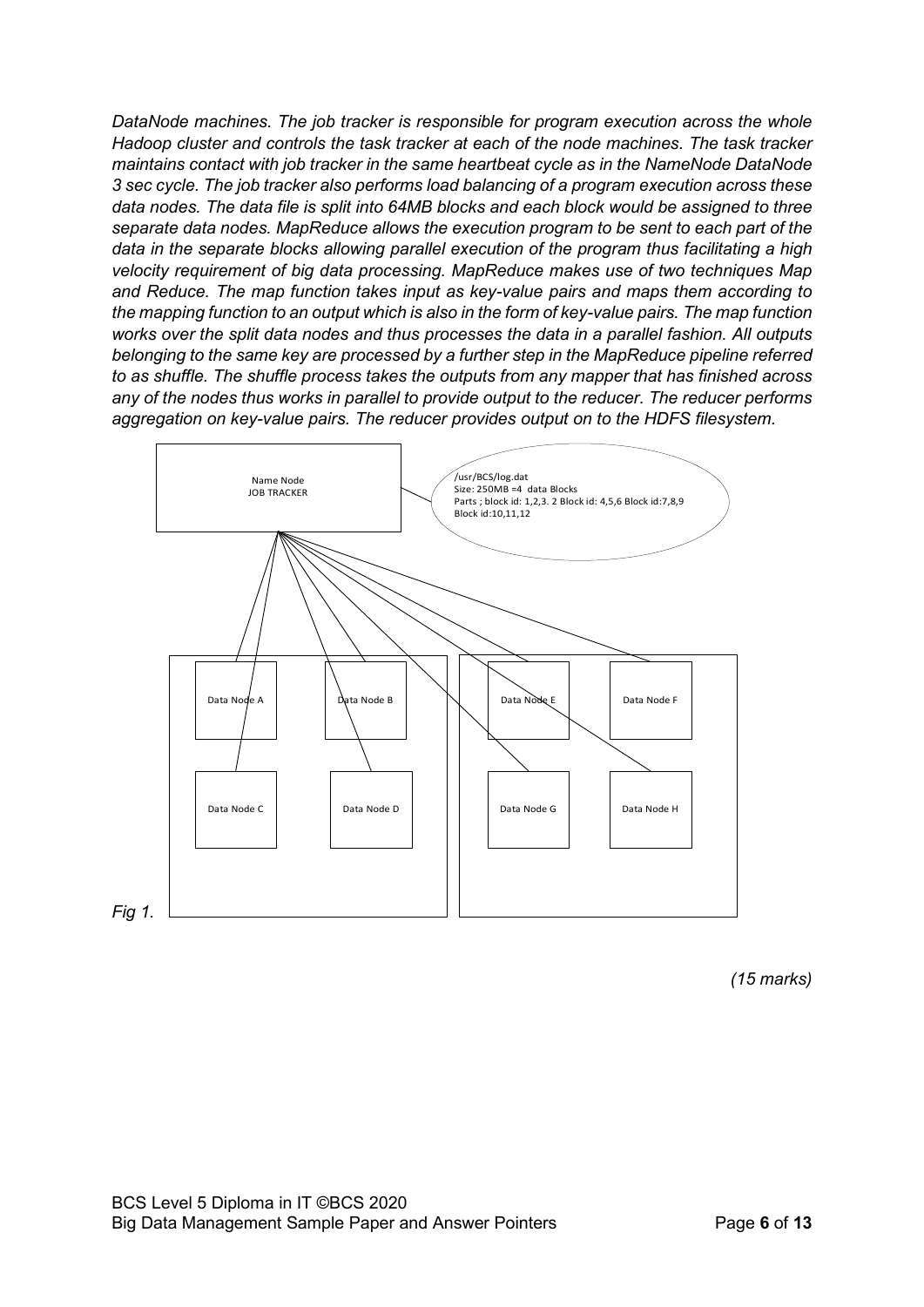#### **Section B**

### **Answer Section B questions in Answer Book B**

#### **B4.**

a) It is widely acknowledged that Relational Database Management Systems cannot always support the rapid growth in data storage. Give brief comments on why this view is often taken.

**(5 marks)**

b) Explain why the use of a Hierarchical Data File Store (HDFS) in products like Hadoop can offer significant advantages when processing Big Data.

**(10 marks)**

c) One method of storing Big Data is within key-value pairs. Explain key-value pairs and give two scenarios in which the use of key-value pairs would be applicable.

**(10 marks)**

#### *B4. Answer Pointers*

[Syllabus coverage 3. Storage, data and programming interface models used for big data 3.1 Data – key-value, relational, extensible and document]

*a) The view is based on acknowledgement that the traditional approach to storage is contingent on a structure that is based on a schema and undertakes processing of data in the form of batches with possibly day or intra-day schedules. These processes have a latency overhead where the limit is quickly reached when dealing with the huge volumes and velocity of big data. The cycle of processing and analysis in a traditional system would make up to date dynamic analysis difficult. The traditional approach also lacks an efficient way to deal with the variety of data types in big data and the physical storage capacities of huge volumes of raw data.*

*(5 marks)*

*b) The Hadoop Distributed File System (HDFS) offers the advantage of processing locally stored data in a parallel topography. Hadoop provides a framework for a file system, cluster administration, and data processing that work together. The file system within Hadoop is the basic structure that stores data across multiple computers. A significant advantage is that the file system allows a user to connect to a node which has access to data files distributed across multiple data nodes although the user only 'sees' a seamless access to the data. A further advantage is that the file system is based on multiple machines that will expect (tolerate) failure. The hierarchy of the HDFS file system consists of a top-level name node that holds metadata which identifies a file and its location across data nodes. The data nodes do the creation, deletion, replication, and handle reads/writes of file data according to instructions from the name node. This offers the very significant advantage of being able to have parallel operations on extremely large volumes of data. The name node in the* 

BCS Level 5 Diploma in IT ©BCS 2020 Big Data Management Sample Paper and Answer Pointers Page **7** of **13**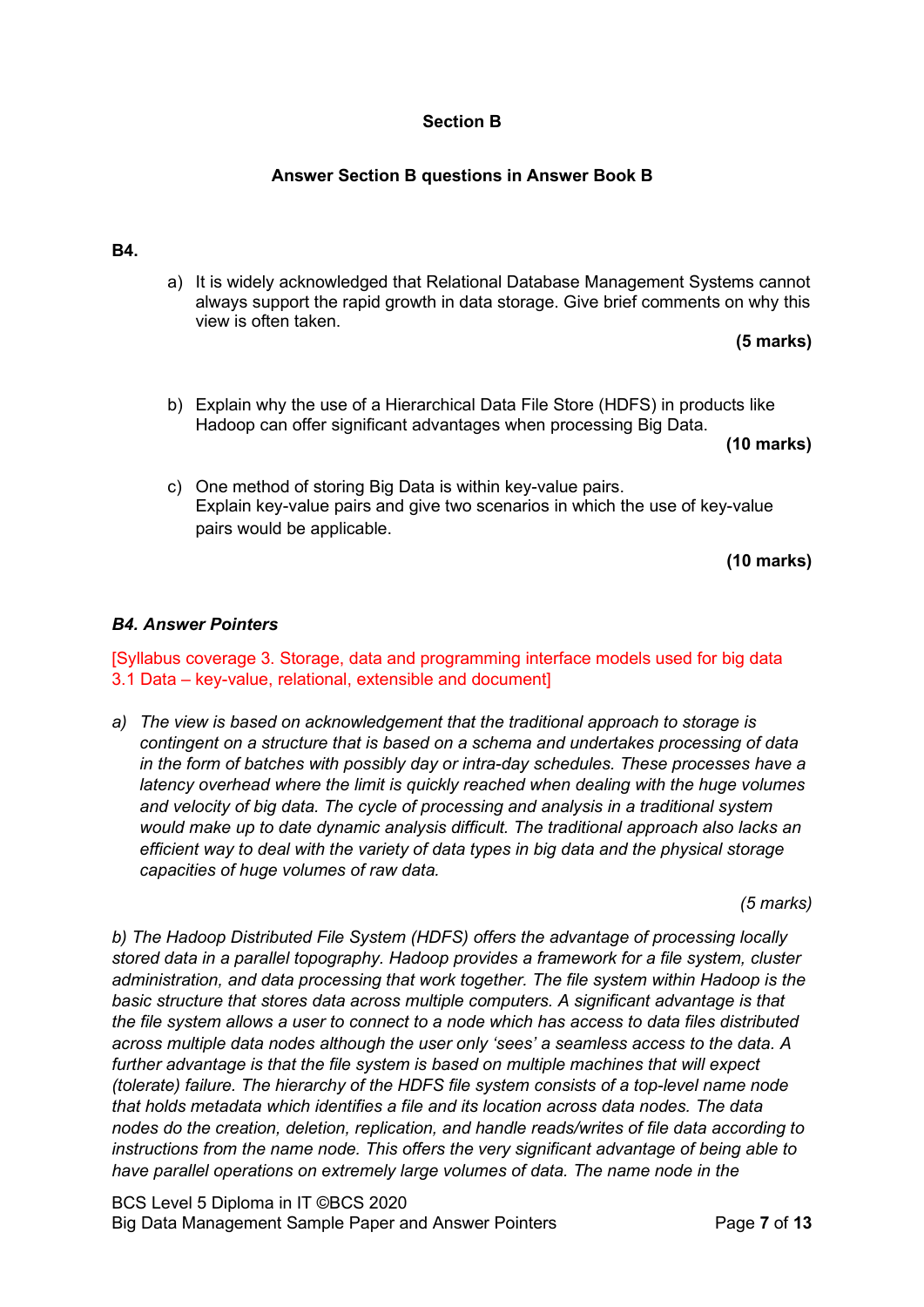*hierarchy also handles the replication of data blocks across data nodes so that failure of a single data node does not loose data which is a significant advantage when dealing with extremely large volumes data. HDFS also supports large data blocks more suited to big data processing (64 MB blocks) the large data blocks are better optimised for handling the typical large files in big data applications. The HDFS file system is also capable of having the name node fail as it can utilise a secondary name node server, which essentially provides a mirror this offers the advantage of greater fault tolerance.*

*(10 marks)*

*c) Key-value pairs consist of a set of two linked items of data. The key is a unique identifier to a location that contains data. The key is the sole search criterion in the database that will locate (retrieve) the data item. Key-value pairs (KVP) are applicable in a situation where the data has a large variety of types. In databases such as NoSQL which are not based on a schema. KVP's such as those used in NoSQL databases are applicable where the data is unstructured such as video, audio files or log files. The key links to the value which is the location where the file resides. KVP's are also applicable in the situation where the growth in data storage is anticipated to require a large degree of horizontal scaling allowing scope for greater distribution. The high velocity of data associated with big data is better handled with KVP's in shopping cart applications a key-value based on user id is paired with shopping cart for various items stored. The data base will be accessed across sessions by using a key-value pair with the user ID quickly able to access the stored cart file. In this scenario KVP's offer the most efficient means of data retrieval.*

*(10 marks)*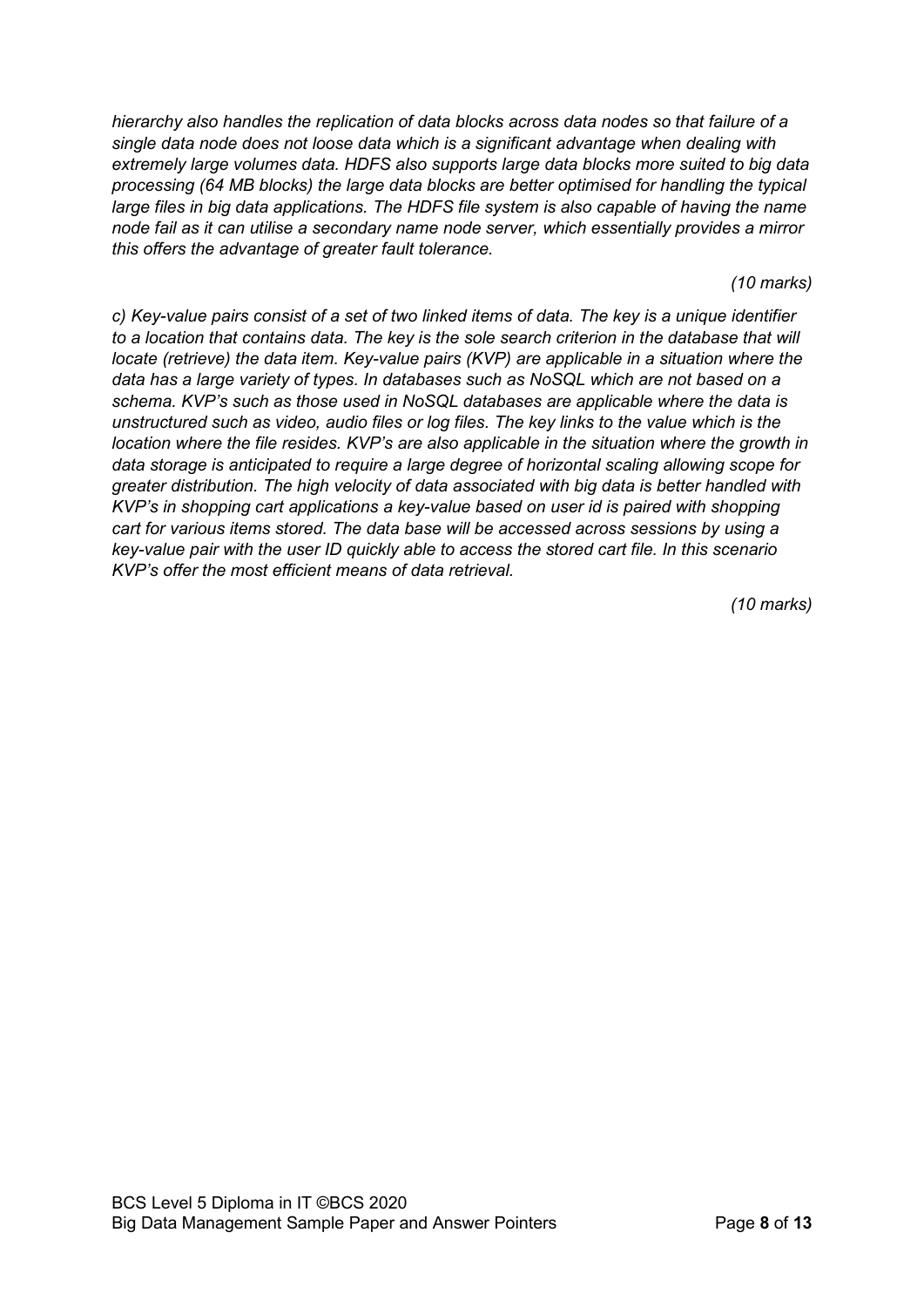a) Gartner's ascendency model provides **FOUR** levels of analytics for information. Explain the type of analytics required at **EACH** level, and state the most appropriate tools to use at each level.

**(15 marks)**

b) Give an example of an Artificial Intelligence method that uses an unsupervised learning technique and describe the value that this type of method provides to the analyst and business.

**(10 marks)**

#### *B5. Answer Pointers*

[Syllabus coverage 6. Tools for analysis

- 6.1 Gartner's ascendency model descriptive, diagnostic, predictive, and prescriptive
- 6.3 Use of Artificial intelligence in Big Data applications]
- *a) The Gartner ascendancy model grades the value of analytic approaches against the difficulty and level of sophistication required to use them.*

*Level 1 – Descriptive analytics has lowest value to the business the concentration is on past or archived data based on hindsight. It is largely descriptive statistics looking at mean, variance, simple distribution etc. looks at questions that relate to what happened. An example would be looking at retail sales of product A over past week/month. Or looking at downtime of network nodes or machine failures over preceding days and measuring average, variation or similar. Tools of relevance would be Excel, SPSS, and STATA. The database infrastructure typically table based.*

*Level 2 – Diagnostic analytics has greater value to the organisation and involves greater difficulty in providing skills and tools to perform diagnostics. Diagnostic analytics seek to answer the why of an event. Diagnostic analytics will measure historic/descriptive data against current data. The techniques will be drill-down, looking at statistical correlations and exploring probability models together with pattern matching. The toolkits are similar to level 1 but the skillsets required are more sophisticated. The database is likely to a distributed system using an RDBMS with SQL and proprietary tools with business information visualisation tools. The staffing skillsets will be based on those with ability to write ad hoc queries and produce web based reports and undertake some statistical analysis.*

*Level 3. Predictive analytics deals with future events. Predicting demand for a product based on statistical analysis or predicting queue lengths for distribution warehouses etc. this has significant value to an organisation and is becoming more difficult to achieve. To provide predictive analytics requires that the first two levels are being well done and data is being archived/stored appropriately. Typically predictive analytics tools will deal with programming with Java, Python, R, and SAS. Modelling tools will be used based on statistics and mathematical probabilities. The databases will be larger and capable of supporting toolsets such as RapidMiner and MATLAB. The processing engines will tend to be powerful math capable machines. At this level big data architectures become appropriate and for larger businesses the use of parallel or Hadoop type architectures* 

#### **B5.**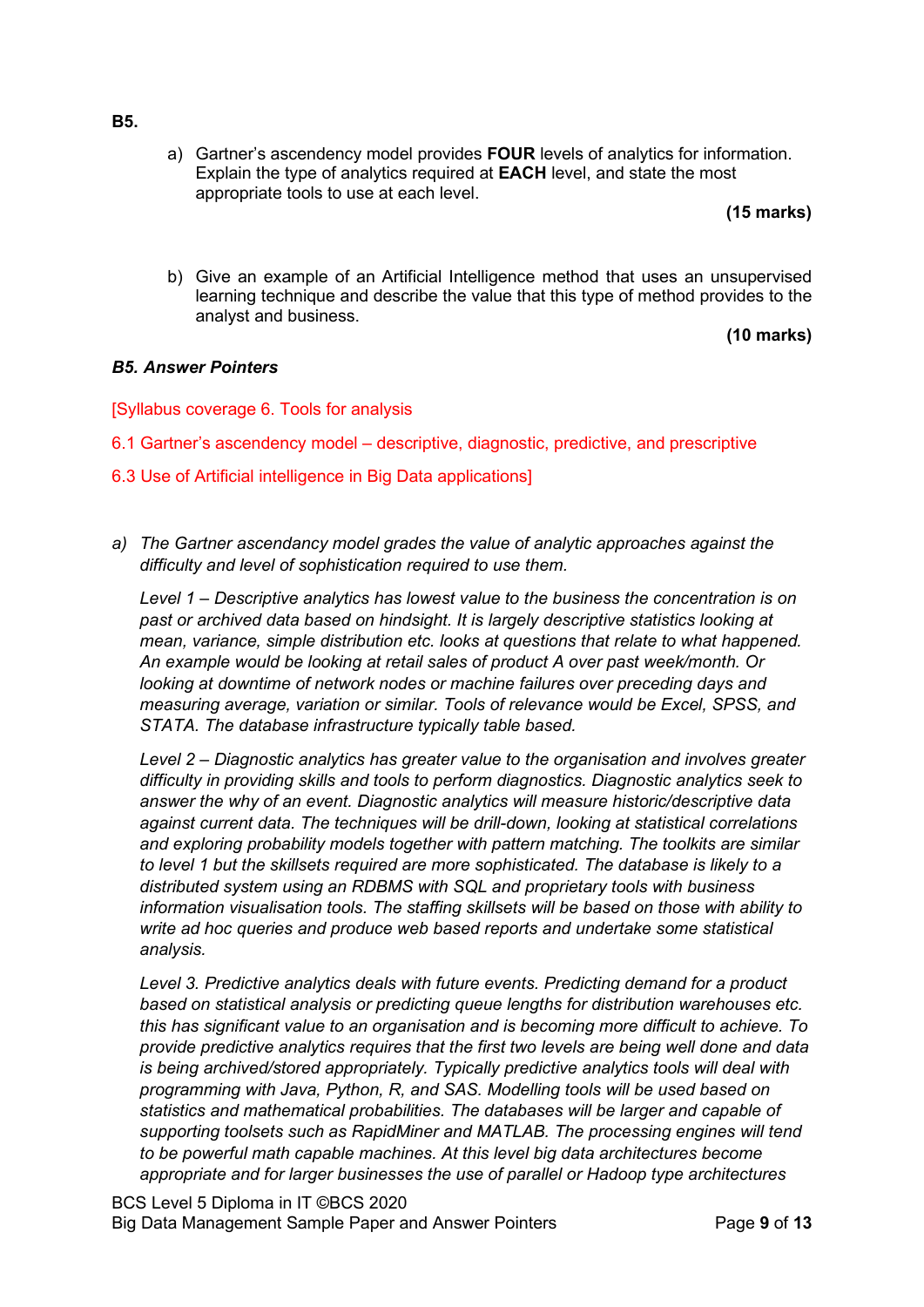*may be needed for predictive work based on large data sets and predicting events far ahead.*

*Level 4Is the apex of the Gartner tree and provides for Prescriptive analytics. This is of maximum value to an organisation and is the most difficult level to achieve and maintain. Prescriptive analytics seeks to determine what future actions to take and can be based on taking optimal actions to maximise a gain or to minimize loss. This type of analytics deals with risk and its avoidance and produces results which provide corporate management with direction of travel. Prescriptive analytics will make use of systems that provide feedback (neural networks) to modulate models that measure performance of the prescriptive models.*

*An example might be Netflix, Amazon or Spotify in predicting the next user choice. The tools are similar to level 3 with the extra need for highly skilled staff with domain experience and high-level computer science/mathematical specialisms. Large scale systems will make significant use of cloud services and large warehouses/clusters using Hadoop based tools Spark and in house designed/developed analytic engines based on AI architectures.*

*(15 marks)*

*b) The clustering method is a common method of unsupervised learning. Unsupervised learning using clustering involves the examination of data to detect a regular pattern and to place data into sets that are based on commonalities in the patterns of the attribute. When a new item of data is read the data is checked for a cluster to be assigned to if it does not fit into the regular pattern of clusters or is an outlier in a particular cluster then it is identified as an anomaly. Similarly, if a data item fits well within a cluster it can be readily identified (to some degree as being part of that cluster attribute) The benefit unsupervised learning has for the analyst is that there is no straight mapping of input data attributes to the target attribute. There is therefore no effort expended in time consuming training of input data sets or the need to have specific domain expertise in mapping input attributes to target attributes as would be in using a supervised or other method. The benefit to the business is in having a method to detect customer behaviours and potentially in some business applications detect fraud such as in credit card thefts. When a credit card transaction does not match a cluster for that type of customer the business can be alerted to it. The method can be used by business across a range of application areas and is not domain tied. The method can also have application in matching an input data set to clusters where the assignment indicates that the input is of the type represented by that particular cluster set, an example is detecting disease based on a set of attributes of a patient. If a patient has a set of data attributes that puts the individual as a member of a cluster with a probability of stroke rather than an other cluster then the method is useful to help the patient to be aware of potential risk.*

*(10 marks)*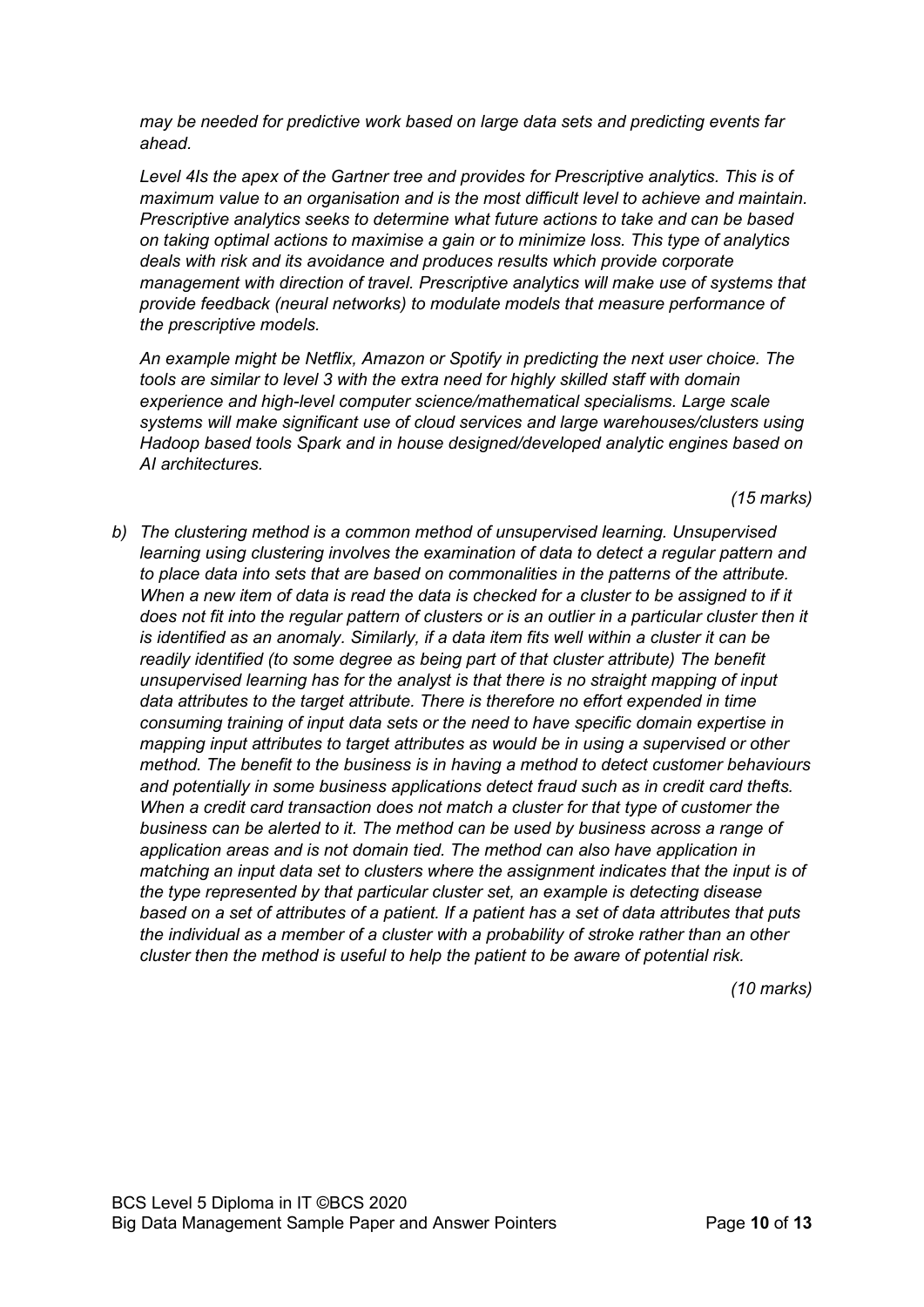a) In Big Data computing, proprietary distributed file systems which are optimised for maximising efficiency for a particular set of applications can be used. The Google File System (GFS) cluster is an example of such a distributed file system.

With the aid of a diagram, explain the architecture of the GFS cluster and suggest **TWO** ways in which this architecture is optimal for some type of applications.

#### **(15 marks)**

b) In a Big Data initiative, you might consider the use of Infrastructure as a Service (IaaS) and Platform as a Service (PaaS) from a public cloud provider. Explain what these services provide and give **TWO** advantages and **TWO** disadvantages you might expect from each service.

**(10 marks)**

#### *B6. Answer Pointers*

[Syllabus coverage 5. Big data infrastructures

- 5.1 Networks, cloud based, in-house v outsourced
- 5.2 Distributed file systems]
- *a) A suitable diagram will show the basic structure of the GFS architecture similar to below or other variations showing the essential features of master/chunks and associations.*

*The GFS cluster is made up of a single master (which can be shadowed by a replica for resilience) and multiple chunkservers. Each chunkserver is accessible to a number of client machines. These machines are typically low cost running a user server process in Linux. Files are split into chunks with each chunk of fixed size with a unique ID. The ID is assigned on creation by the master. Chunk servers are stored on local disks as Linux files. Each chunk ca be replicated multiple times – the default is three. The master controls all system metadata including the mapping from files to chunks and chunk location. Google type applications – such as storing indexing and reading massive volumes of fixed data with infrequent appending to files are processed optimally by the GFS cluster in several possible ways. The scalability concern is met with the use of massive scalability on cheap commodity hardware, so space/storage efficiency is not important. Traditional file systems are designed to cope with a range of file sizes to accommodate the typical data file range of size from bytes to Kb. For Google type applications the file size is invariably large so the 64MB chunk size is optimal for storing single large size files. Google applications require almost exclusively to write once read many access (immutable) with only an occasional need to append the file. The GFS architecture is therefore more capable in massive streaming of reads from the files, rather tan a sub optimal traditional system of read write update delete etc.*

**B6.**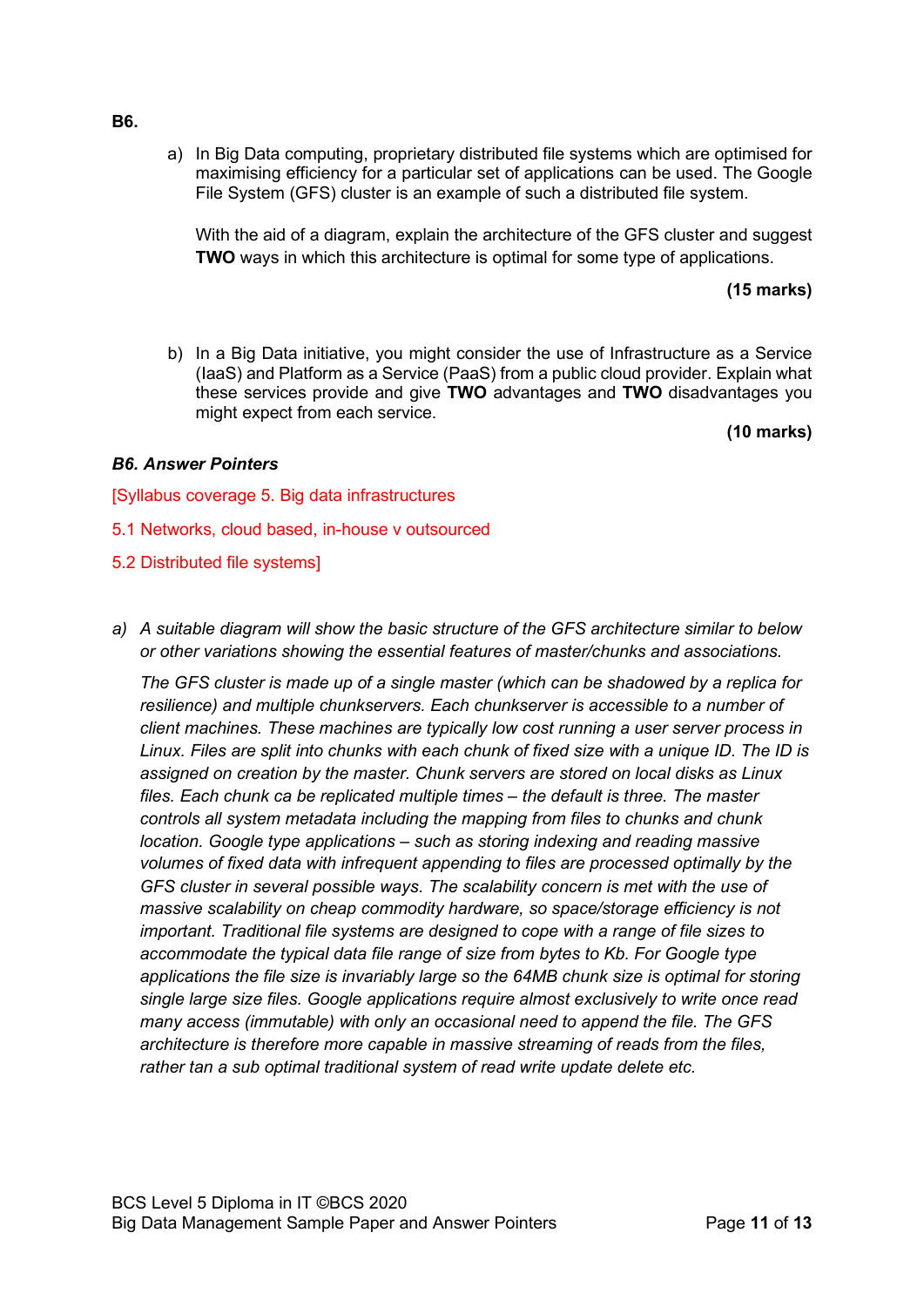

*b) IaaS is the provision of hardware resources from the cloud. The typical service contains access via rental of servers and disk storage hardware. Networking, pipeline infrastructure and can include dedicated data centres at a physical location. The advantages of IaaS is the ability to instantly provision for the required hardware as part of an upscaling requirement or to cease rental of hardware such as servers or disk space as part of redundancy in you application requirements. There is no need to provide capital expenditure for a large-scale big data project but the rental model of IaaS provides for operational expenditure on a week to week or shorter basis. It is also an advantage that you can readily make use of up to date hardware components and not incur the cost discarding previous generation hardware. The infrastructure cost of providing disaster recovery is also eliminated in renting cloud infrastructure. Possible disadvantages include security issues with having data hosted by a secondary organisation and complying with international jurisdictions. Providing you services to financial institutions might require stringent audit conditions on traceability of systems and this might be an issue with some cloud providers. Rental of instant infrastructure is not necessarily cheaper in the long run. A mature big data application might well be better hosted in-house when it is stable in scale.*